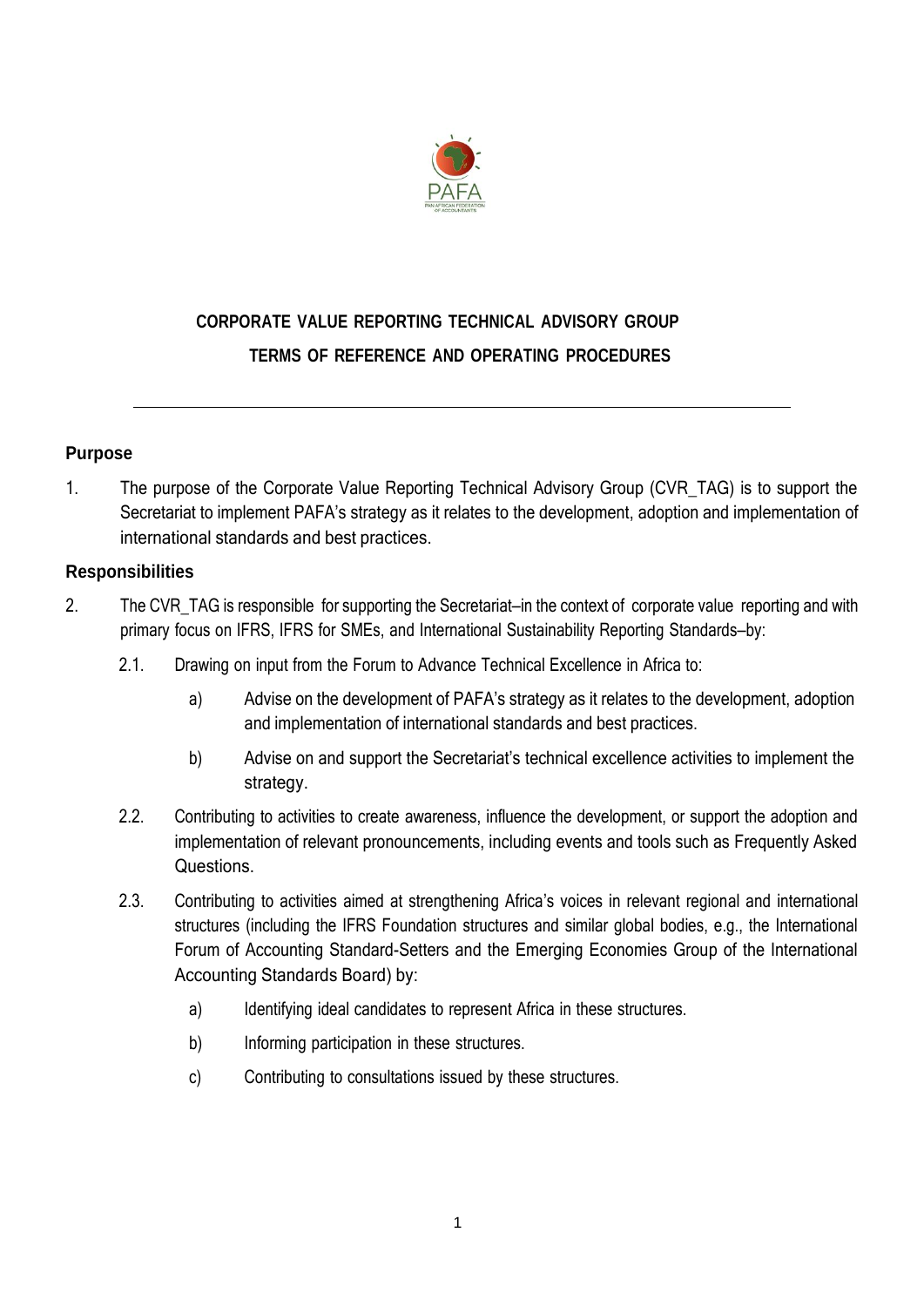

# 2.4. Advising on thought leadership and research opportunities.

# **Composition and Membership**

- 3. The CVR\_TAG is comprised of not less than 5 members. Members have relevant expertise and experience and are well suited to fulfil the responsibilities set out above. Members are diverse and geographically balanced.
- 4. The Secretariat issues a call for nominations for membership on 1 July every year<sup>12</sup>. Such membership commences on 1 January in the following year.
- 5. Until such time as PAFA has established a Nominating Committee, the Technical Director and chairperson and deputy chairperson of the Forum to Advance Technical Excellence in Africa (Nominations Panel) consider the nominations and identify a chairperson and members for recommendation to the Board.

#### **Term of Office**

- 6. The members serve for three years, renewable once<sup>13</sup>. The chairperson serves for three years, renewable once (irrespective of his/her service as member).
- 7. The Nominations Panel reviews the participation and contribution of individual members (with reference to their annual performance evaluations see paragraph 9) along with the overall membership size and composition as a basis for membership renewal. Vacancies arise when a member's term comes to an end, the member resigns or—based on the Nomination Panel's assessment—is no longer able to commit, participate, or contribute at the expected level. Members who wish to resign does so in writing to the Technical Director.
- 8. Members promptly advise the Technical Director if their role and affiliation change.

#### **Performance Evaluation**

9. The CVR TAG evaluates its performance annually in the spirit of continuous improvement. In addition, the chairperson evaluates the performance of the members, and the members evaluate the performance of the chairperson on an annual basis.

#### **Periodic Review of the Terms of Reference**

10. These terms of reference will be reviewed in 2024 and thereafter every three years.

#### **Transitional Arrangements**

- 11. To establish the CVR\_TAG, the Secretariat will issue a call for nominations for 2022 membership on 15 January 2022. The members will be selected and the CVR\_TAG established by 1 April 2022.
- 12. The first term of the members selected in 2022 will end on 31 December 2024. Their second term will be three years and staggered to ensure a one-third rotation every year. That is, one-third of the members will rotate off in 2025, 2026 and 2027. The Secretariat will issue a call for nominations for 2026 membership on 1 July 2025.
- 13. Any vacancies arising between 1 April 2022 and 1 July 2025 will be filled by the Secretariat reaching out to the PAFA Member Organisations. Nominations so received will be reviewed by the Nomination Panel and a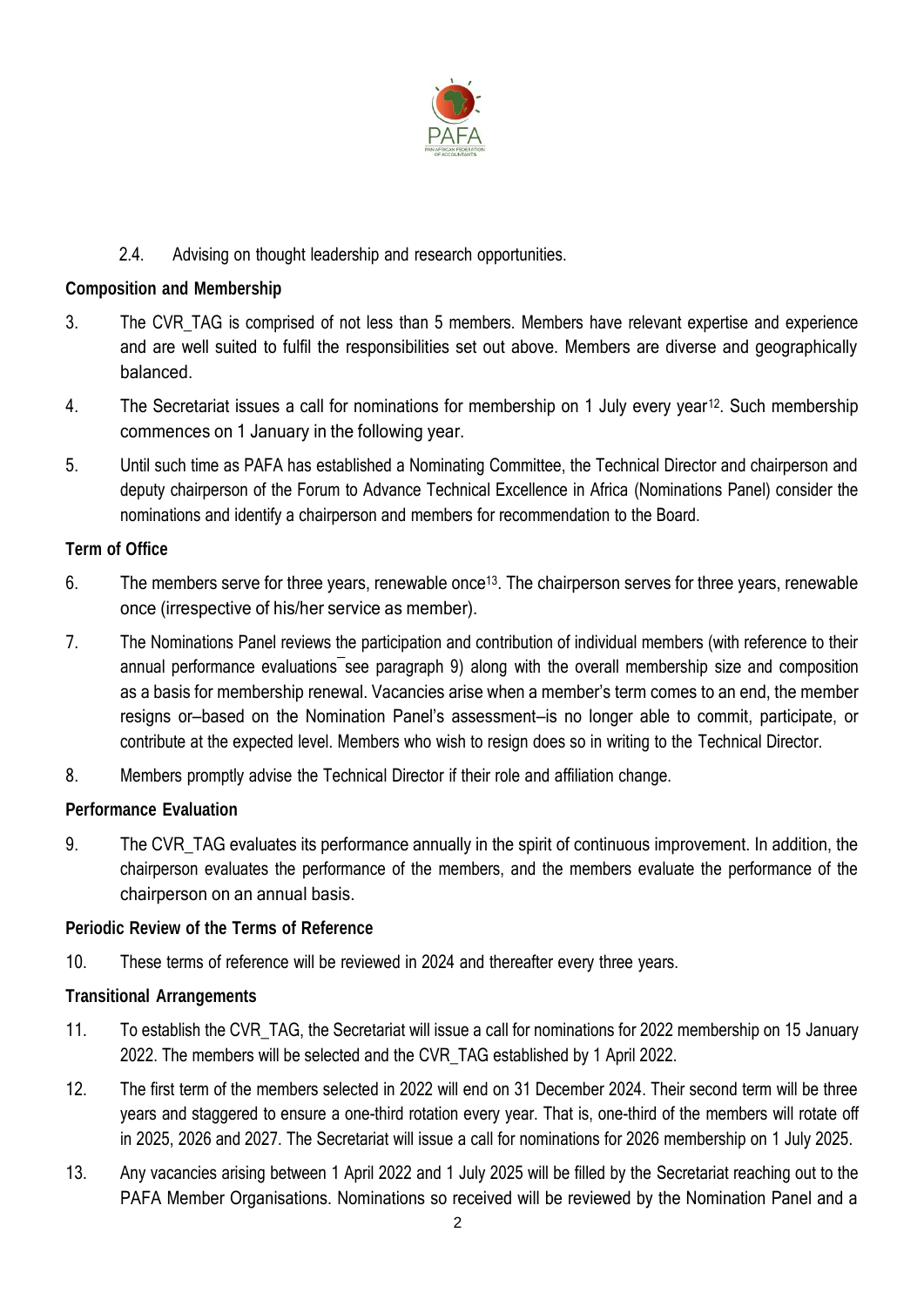

recommendation made to the Board for approval. After 1 July 2025, such vacancies will be filled through the normal nominations process.

- <sup>12</sup> See Transitional Arrangements.
- <sup>13</sup> See Transitional Arrangements.